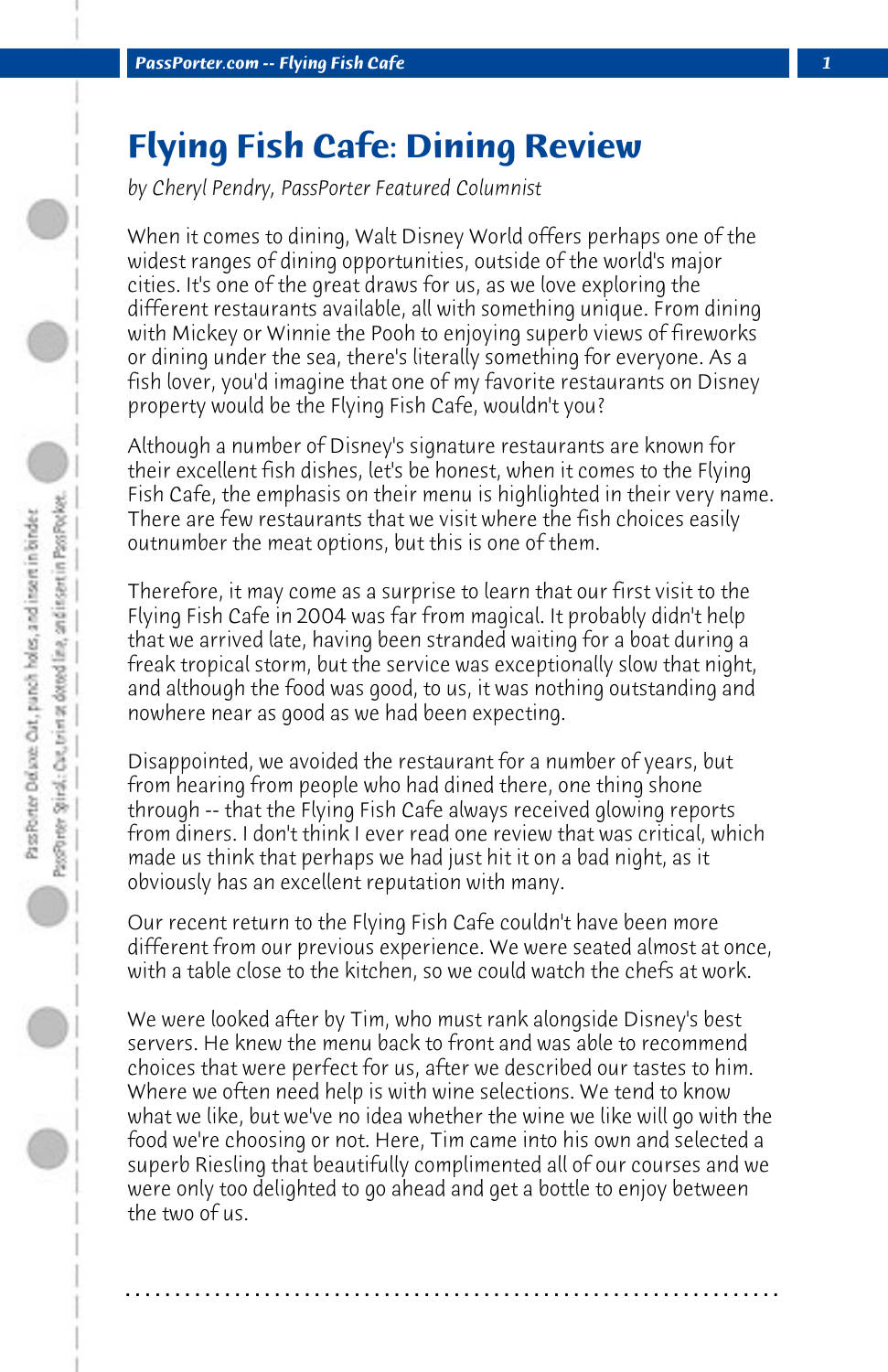He also did a wonderful job of timing our dinner superbly. We had told him when we first saw him that we wanted to be done to head into Epcot to see IllumiNations and he obviously kept that in mind. At no point did we feel rushed during the meal, but we did notice as it got towards the end, that we were ahead of other people that had been seated at the same time of us. In fact, we were finished with about 40 minutes to spare before the nightly show, which proved to be perfect timing.

Our table was perfect as well, near to where the chefs were creating our meals and, every so often, our attention would be grabbed by a flame exploding from the grill. When we had eaten here previously, we hadn't even realized that there was a show kitchen, so this was a real attraction for us. Somehow, I always admire chefs even more when they're cooking in front of the people who will eating those meals. To me, that takes even more confidence and is something I could never do. The last thing I want is people watching me when I'm cooking!

We were on the Deluxe Dining Plan for our meal at the Flying Fish Cafe, so price was no limit for us, which was a lovely feeling and certainly allowed me to relax a bit more during all our meals at signature restaurants. That probably explains why I started my meal with the Flying Fish artisanal cheeses. The five choices were largely unfamiliar to me and I'm a huge cheese connoisseur, so that said something. All were excellent and came with a range of different accompaniments, all of which fitted the cheese in question perfectly. I was also able to sample the Maine Lobster and Cinco Quesos (or five cheeses to you and me) quesadillas and those were just as good as my choice.

There was only one choice for me for the entree and that had to be the Chef's Thunder, a regularly changing dish, which is the restaurant's signature dish. On the day we visited it was pan roasted Florida day-boat Mahi Mahi, which came with a selection of vegetables. It was slightly too spicy for me to finish it, but all the same, the flavors from it were beautiful.

Sadly, even all the wonderful fish choices on the menu couldn't tempt my meat loving husband and he went for another signature dish, the char-crusted New York strip steak, although he did conclude that the best dishes here were the fish ones. Perhaps, bearing in mind the restaurant's name, that's no real surprise.

One thing that did surprise me -- and very pleasantly -- was the choice of desserts here. Recently I've found that a lot of menus at the Disney restaurants are becoming very similar and that's something I've noticed with the desserts in particular. Here, there was no such issue. I went for the trio of home-made sorbets, which blended together beautifully,

**. . . . . . . . . . . . . . . . . . . . . . . . . . . . . . . . . . . . . . . . . . . . . . . . . . . . . . . . . . . . . . . . . .**